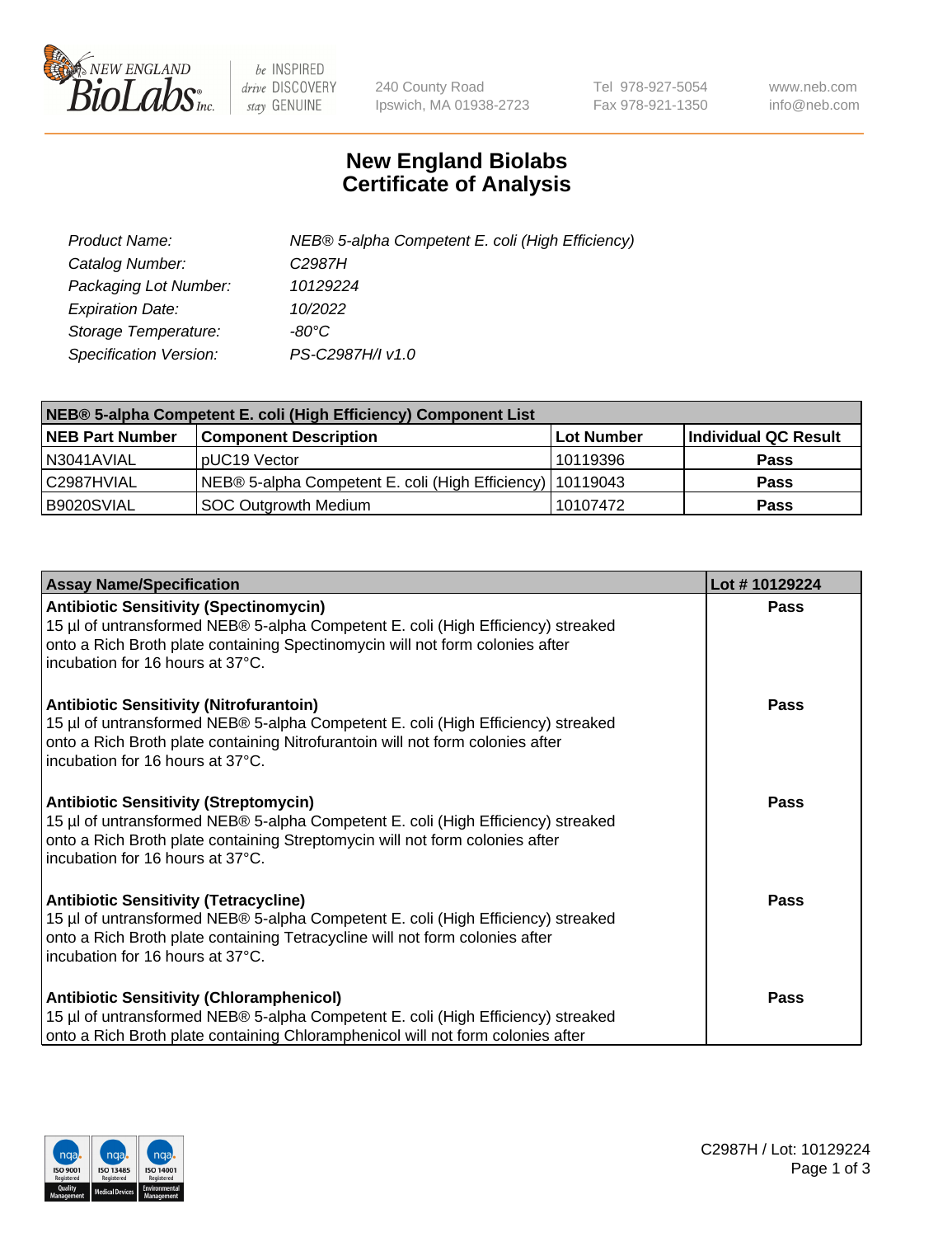

be INSPIRED drive DISCOVERY stay GENUINE

240 County Road Ipswich, MA 01938-2723 Tel 978-927-5054 Fax 978-921-1350

www.neb.com info@neb.com

| <b>Assay Name/Specification</b>                                                                                                                                                                                                                                                           | Lot #10129224 |
|-------------------------------------------------------------------------------------------------------------------------------------------------------------------------------------------------------------------------------------------------------------------------------------------|---------------|
| incubation for 16 hours at 37°C.                                                                                                                                                                                                                                                          |               |
| <b>Antibiotic Sensitivity (Chloramphenicol)</b><br>15 µl of untransformed NEB® 5-alpha Competent E. coli (High Efficiency) streaked<br>onto a Rich Broth plate containing Chloramphenicol will not form colonies after<br>incubation for 16 hours at 37°C.                                | Pass          |
| <b>Antibiotic Sensitivity (Kanamycin)</b><br>15 µl of untransformed NEB® 5-alpha Competent E. coli (High Efficiency) streaked<br>onto a Rich Broth plate containing Kanamycin will not form colonies after incubation<br>for 16 hours at 37°C.                                            | Pass          |
| <b>Antibiotic Sensitivity (Ampicillin)</b><br>15 µl of untransformed NEB® 5-alpha Competent E. coli (High Efficiency) streaked<br>onto a Rich Broth plate containing Ampicillin will not form colonies after<br>incubation for 16 hours at 37°C.                                          | Pass          |
| <b>Transformation Efficiency</b><br>50 µl of NEB® 5-alpha Competent E. coli (High Efficiency) cells were transformed<br>with 100 pg of pUC19 DNA using the transformation protocol provided. Incubation<br>overnight on LB-Ampicillin plates at 37°C resulted in >1 x 10e9 cfu/ug of DNA. | Pass          |
| <b>Blue-White Screening (α-complementation, Competent Cells)</b><br>NEB® 5-alpha Competent E. coli (High Efficiency) were shown to be suitable for<br>blue/white screening by $\alpha$ -complementation of the $\beta$ -galactosidase gene using pUC19.                                   | Pass          |
| Phage Resistance ( $\phi$ 80)<br>15 µl of untransformed NEB® 5-alpha Competent E. coli (High Efficiency) streaked<br>onto a Rich Broth plate does not support plaque formation by phage $\phi$ 80 after<br>incubation for 16 hours at 37°C.                                               | Pass          |

This product has been tested and shown to be in compliance with all specifications.

One or more products referenced in this document may be covered by a 3rd-party trademark. Please visit <www.neb.com/trademarks>for additional information.